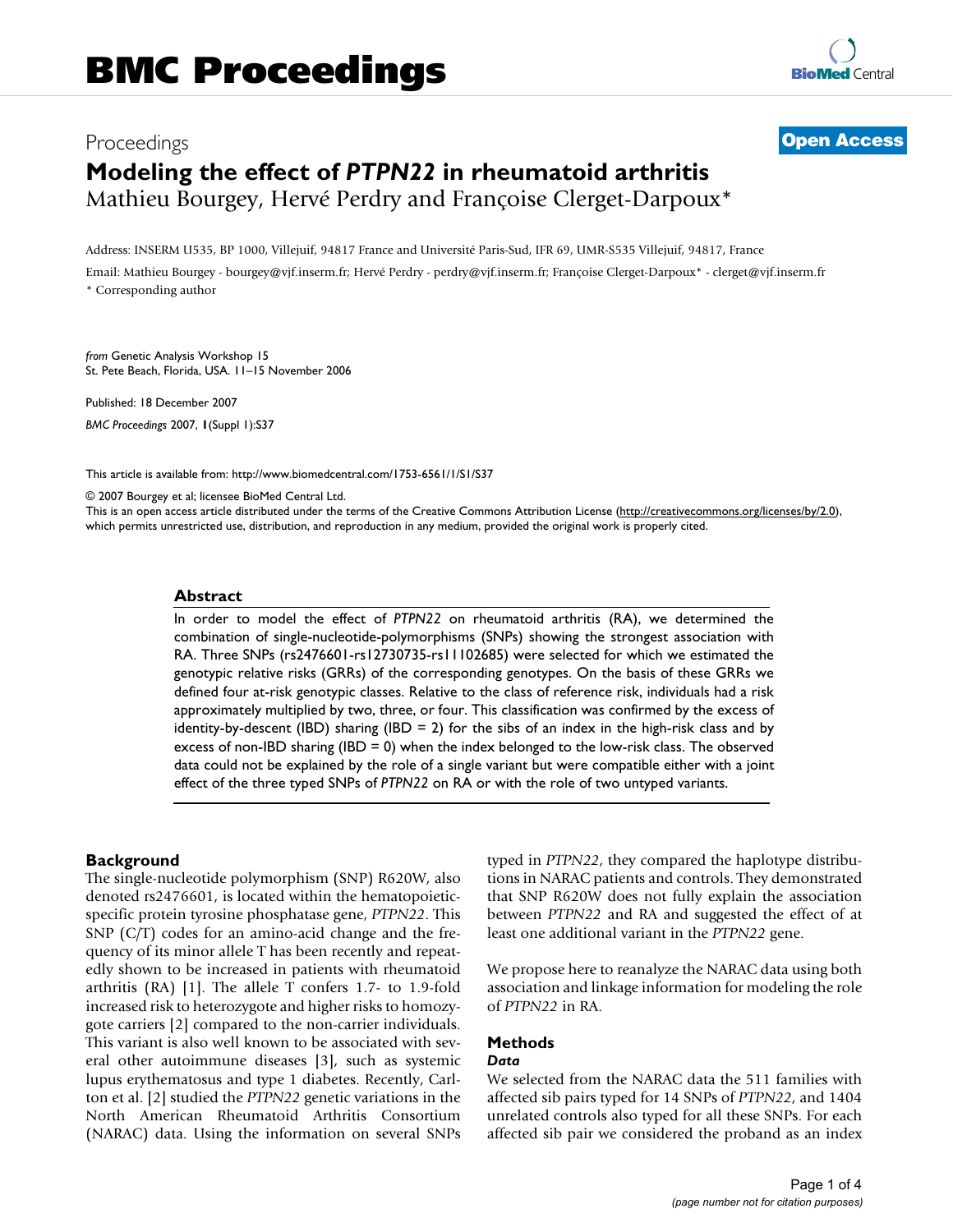RA patient. The R620W SNP is one of the 14 SNPs in *PTPN22*. It is located at the ninth position, so it will be subsequently denoted as SNP 9. A preliminary study of linkage disequilibrium (LD) among the 14 SNPs was examined in the 1404 controls. The LD analysis lead us to exclude 3 SNPs (SNP 2, SNP 12, SNP 13), which are in complete LD with one (or more) other SNP(s).

## *Selection of associated SNPs*

The combination test [4] was used on the 11 remaining SNPs to select the subset of SNPs showing a significant difference in the genotypic distribution between RA index patients and controls. Its principle consists in testing all possible combinations of SNPs within a gene. Here, there are (211-1) possible combinations. Such a systematic testing of all SNPs and all SNP combinations raises the problem of multiple and non-independent tests. This problem is generally solved by the implementation of a permutation procedure that allows estimation of corrected *p*-values. Here, associated combinations are very significant and the number of permutations necessary to discriminate them would be extremely high and almost unreachable. Nevertheless, the chi-square values of the genotypic association test are so high that even the conservative Bonferroni correction can be used. We selected the most associated and parsimonious subset of SNPs by nested chisquare tests (NCST) in a forward procedure. The NCST compares the strength of association between nested significant subsets.

## *Genotypic relative-risk estimation*

For the selected subset of SNPs, we used the marker association segregation chi-square (MASC) method [5] to compute the genotypic relative risk (GRR) of each genotype. The genotype distributions of index and controls was conditional on the fact that the index has an affected sib.

## *Stratified sib pair IBD estimation*

Conditional on each marker genotype of the index cases, the number of parental alleles identical by descent (IBD) shared by the index case and one affected sib were estimated on *PTPN22* with the MERLIN software [6]. MER-LIN is able to take into account LD between SNPs during the IBD computation. So the estimated IBD distributions are computed on the overall set of SNPs even if they are in LD. The fit of a model to the IBD distributions stratified on index marker genotypes [7] may then be tested by the MASC method.

## *Modeling PTPN22 effect*

We applied the MASC method [5] to find the most parsimonious model explaining the overall observations, i.e., the genotype and the stratified sib-pair IBD distributions. To do this, MASC requires the haplotype frequencies in

the general population, which were estimated on the unrelated controls by the MERLIN software.

The MASC method computes the expected genotype marker distribution and the expected sib-pair IBD distributions stratified on marker genotypes for a given genetic model. Here, the computation of the genotypic distribution is conditioned on the fact that index cases have an affected sib. The global expected likelihood of the genetic model given the observed data is then computed as the product of the likelihoods of each expected distribution, and is maximized on the model parameters. The fit of the model to the observed data is tested by a likelihood ratio test (LRT) between global expected likelihood and the likelihood of the saturated model.

## **Results**

## *Selection of associated SNPs*

Many subsets of SNPs show significant associations. Table 1 presents a selection of the most associated combinations of one, two, and three SNPs. When considering only the effect of a single SNP, the only significant associated one after correction for multiple testing is SNP 9. The combination of SNPs 9–10 is the one which, among the combination of two SNPs, best improves the association shown by the SNP 9 alone ( $p = 0.017$ ). The subset SNPs 9-10-11 (rs2476601-rs12730735-rs11102685) is the only one that improves significantly the association shown by the SNPs  $9-10$  ( $p = 0.038$ ). Adding another SNP to this subset does not significantly improve the association. Consequently, all the subsequent analyses have been done considering SNPs 9-10-11 and their ten corresponding genotypes.

#### *GRR estimation*

Table 2 displays the genotypes and the corresponding GRRs for SNP 9 taken alone (columns 1 and 2) and for the set of the three SNPs 9-10-11 (columns 3 and 4). The GRRs vary from 1 to 2.7 when considering only SNP 9, whereas the variation ranges from 1 to 4.7 when the information on the three SNPs is taken into account. Interestingly, the CC genotype of the SNP 9 can be subdivided in several genotypes when taking into account the genotypes for SNPs 10 and 11 (rows 1 to 6) with GRRs ranging from 1 (CC-GG-AA) to 3.6 (CC-AA-GG). This observation demonstrates the importance of using the additional information on SNPs 10–11.

## *Sib pair IBD estimation*

The proportion of RA sibs sharing 0, 1, or 2 parental alleles for PTPN22 is 0.26 (181 pairs), 0.51 (362 pairs), and 0.23 (167 pairs), respectively, and does not differ from the IBD distribution 0.25; 0.5; 0.25 expected under no linkage. However, if our GRRs correctly reflect the differential risk of RA, we expect to see differences in the IBD vectors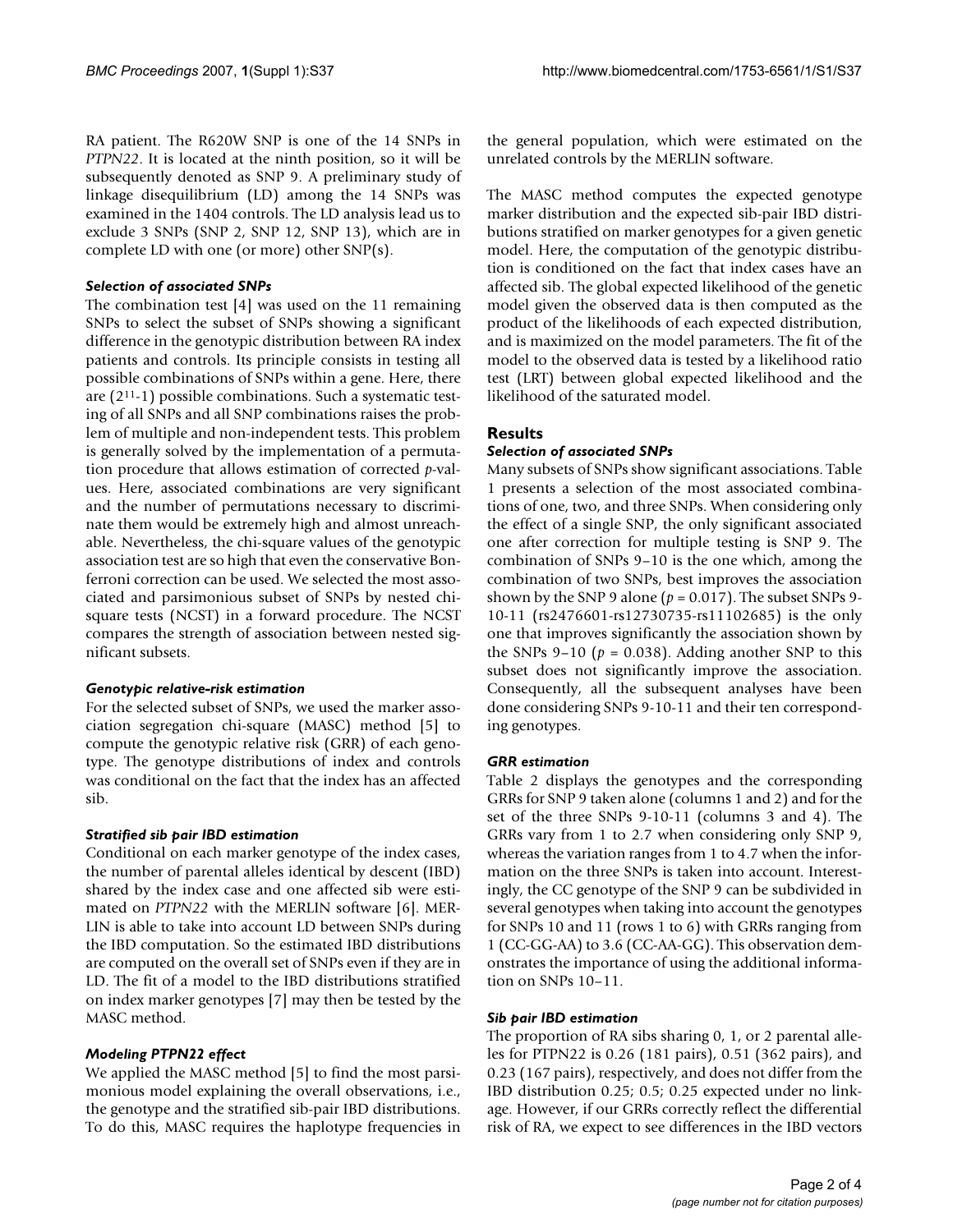| Subset             | $\chi^2$ df | $\gamma^2$ value | Corrected p-value     | Compared subsets | NCST df        | <b>NCST</b> value | NCST p-value |
|--------------------|-------------|------------------|-----------------------|------------------|----------------|-------------------|--------------|
| 9                  |             | 47.6             | $9.5 \times 10^{-8}$  | -                | $\blacksquare$ | ۰.                | $\sim$       |
| 49                 | 4           | 54.0             | $11.0 \times 10^{-8}$ | 49 vs. 9         |                | 6.4               | 0.041        |
| $9 - 10$           |             | 61.3             | $17.2 \times 10^{-8}$ | 9 10 vs. 9       |                | 13.7              | 0.017        |
| $9$ <sup>-11</sup> |             | 57.3             | $9.2 \times 10^{-8}$  | 9 11 vs. 9       |                | 9.7               | 0.021        |
| 9 10 11            | 12          | 73.0             | $17.8 \times 10^{-8}$ | 9 10 11 vs. 9 10 |                | 1.7               | 0.038        |

**Table 1: Most associated subsets of one, two and three SNPs**

stratified on the genotypes of the subset of SNPs 9-10-11 [7]. To avoid cells with small numbers of individuals we pooled sib pairs with the index genotypes (SNP 9-10-11) that have similar risk. We thus defined four arbitrary at risk genotypic classes: the low risk class (L; GRR = 1; 19 pairs), the intermediate risk class 1 (I1;  $1 < GRR \le 2$ ; 295 pairs), the intermediate risk class 2 (I2;  $2 < GRR \leq 3$ ; 157 pairs), and the high risk class (H; GRR > 3; 34 pairs).

Table 3 shows that the proportion of IBD = 0 decreases from 0.47 to 0.09 according to the fact that the index belongs to class L or class H and conversely, the proportion of IBD = 2 increases from 0.11 to 0.26. These stratified IBD distributions are consistent with the risk genotypic classes. In contrast, the IBD sharing distributions stratified only on SNP 9 genotypes are not consistent with the GRR estimates on this SNP (Table 4).

#### *Modeling PTPN22 effect*

We apply the MASC method in using the genotype distribution only on the SNP 9 and the IBD stratified on the SNP 9 genotypes. In that case, the single and causal effect of the SNP 9 is not rejected (*p* = 0.29). Then, we model the effect of *PTPN22* using the four genotypic groups of risk defined on the genotypes of the combination of the SNPs 9-10-11 and the IBD information stratified on them. In this case, we reject the direct effect of SNP 9 ( $p = 0.005$ ). We also reject the effect of a single untyped SNP (*p* =

|  |  |  |  | Table 2: GRR estimates |
|--|--|--|--|------------------------|
|--|--|--|--|------------------------|

| SNP <sub>9</sub> | <b>GRR</b>  | SNP 9-10-11  | <b>GRR</b> |
|------------------|-------------|--------------|------------|
| CC               | ı           | CC-AA-AA     | 1.60       |
|                  |             | CC-AA-AG     | 1.76       |
|                  |             | CC-AA-GG     | 3.60       |
|                  |             | CC-AG-AA     | 1.73       |
|                  |             | $CC*G-AGa$   | 2.35       |
|                  |             | CC-GG-AA     | ı          |
| CT               | <b>1.66</b> | CT-AA-AA     | 2.88       |
|                  |             | CT-AA-AG     | 3.11       |
|                  |             | CT-AG-AA     | 2.61       |
| тт               | 2.7         | $TT-A^*AA^*$ | 4.68       |

a<sup>\*</sup>, either the A or the G alleles of SNP 10.

0.04). However, we do not reject the interactive effect of the 3 SNPs  $(p = 0.53)$  or the interactive effect of two untyped SNPs.

#### **Discussion**

The involvement of *PTPN22* and *HLA* in RA susceptibility is no longer disputed. However, as shown by Carlton et al. and confirmed in this study, the role of PTPN22 cannot be explained only by the R620W SNP.

A correct modeling of *PTPN22* is important and shows that the genotypic risk varies much more (1 to 4.7) than reported in the literature (1 to 2.7) [4]. In this study we proposed, for the first time, a model for the effect of *PTPN22*, taking into account both association and linkage information.

Another method, called LAMP [8] was recently proposed for joint modeling of linkage and association [8]. The linkage information used by the LAMP method is the global IBD sharing of affected sib pairs. However, it is very important to note that the power of model discrimination strongly depends on the association and linkage information that is used. As shown here, the information on SNP 9 alone and on the global IBD is very poor as compared with that of the three SNPs 9-10-11 and to the stratified IBD distributions on the four at-risk genotype groups.

In conclusion, we applied a four-step strategy to model the effect of a candidate gene covered by several SNPs: 1) to select the most associated set of SNPs; 2) to group the corresponding genotypes according their GRRs; 3) to stratify IBD sharing information on the at-risk genotype groups; 4) to model the effect of the candidate gene while

**Table 3: IBD distribution stratified on the index classes for the four risk classes number of individuals (in parentheses)**

| Risk class | $IBD = 0$ | $IBD = I$ | $IBD = 2$ |
|------------|-----------|-----------|-----------|
|            | 0.47(9)   | 0.42(8)   | 0.11(2)   |
| Ш          | 0.29(85)  | 0.49(146) | 0.22(64)  |
| 12         | 0.26(41)  | 0.50(78)  | 0.24(38)  |
| н          | 0.09(3)   | 0.65(22)  | 0.26(9)   |